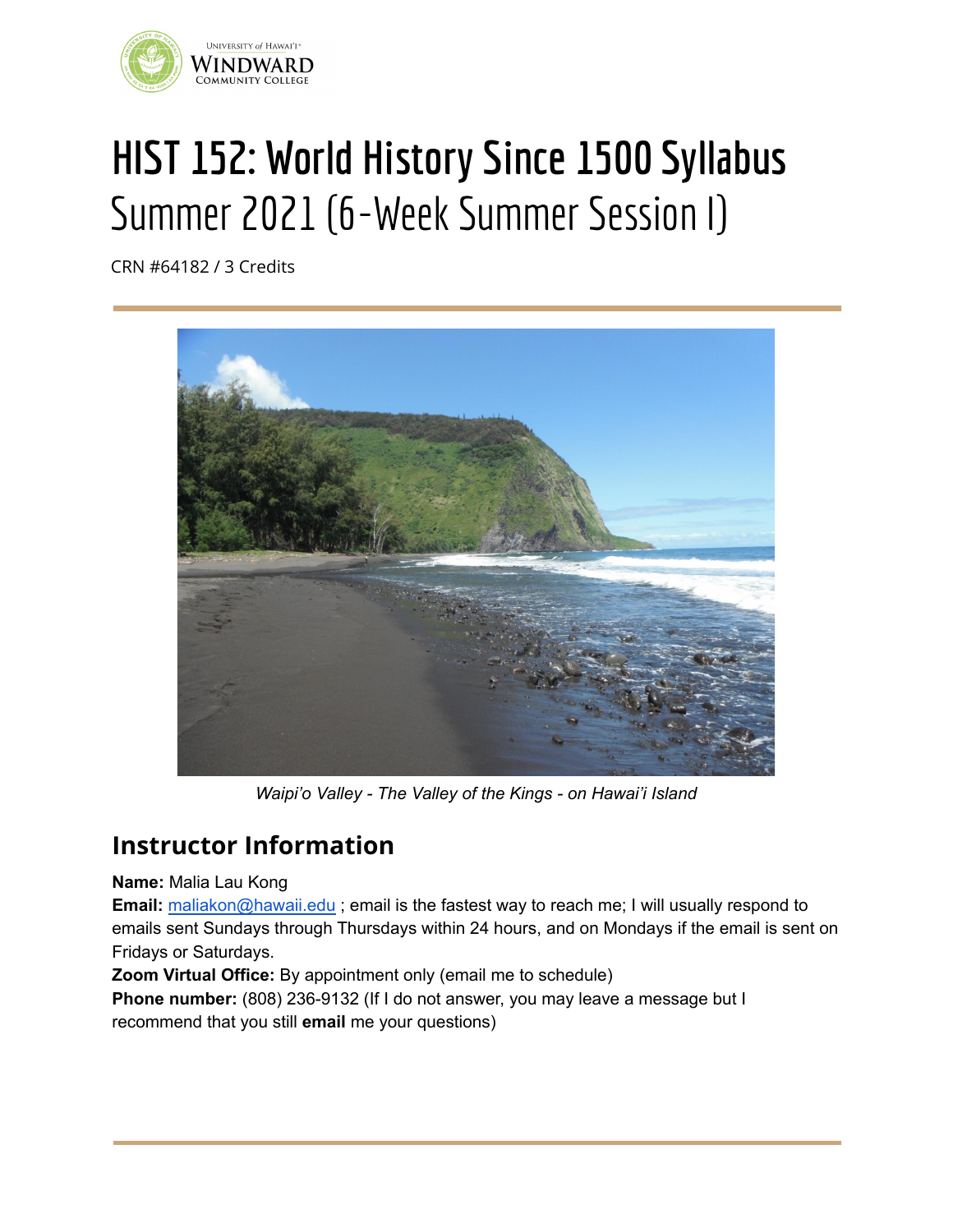# **WINDWARD COMMUNITY COLLEGE MISSION STATEMENT**

*Windward Community College offers innovative programs in the arts and sciences and opportunities to gain knowledge and understanding of Hawai`i and its unique heritage. With a special commitment to support the access and educational needs of Native Hawaiians, we provide O`ahu's Ko`olau region and beyond with liberal arts, career and lifelong learning in a supportive and challenging environment — inspiring students to excellence.*

# **Course Information**

#### **HIST 152 Catalog Course Description**

A global and historical survey focusing on human societies and cross-cultural interactions since 1500 C.E. (3 hours lecture) WCC: FG

#### **Foundations Requirement and Hallmarks**

HIST 152 fulfills 3 credits in Group B of the General Education requirement (Foundations: Global and Multicultural Perspectives) for both an A.A. degree at WCC and a Bachelor's degree at UH Manoa. Consequently, it meets the following hallmarks of global and multicultural perspectives:

- 1. Provide students with a large-scale analysis of human development and change over time.
- 2. Analyze the development of human societies and their cultural traditions through time in different regions (including Africa, the Americas, Asia, Europe and Oceania.)
- 3. Offer a broad, integrated analysis of cultural, economic, political, scientific and/or social development that recognizes the diversity of human societies and their cultural traditions.
- 4. Examine processes of cross-cultural interaction and exchange that have linked the world's peoples through time while recognizing diversity.
- 5. Include at least one component on Hawaiian, Pacific, or Asian societies and their cultural traditions.
- 6. Engage students in the study and analysis of writings, narratives, texts, artifacts, and/or practices that represent the perspectives of different societies and cultural traditions.

## **HIST 152 Student Learning Outcomes (SLOs)**

The student learning outcomes (SLOs) for the course are (i.e., this is what you should be able to do by the end of this course):

- 1. Identify important individuals, places, organizations and concepts in modern world history.
- 2. Arrange, in chronological order, significant events in world history.
- 3. Describe and analyze global processes from 1500 C.E. (e.g human migration, ecological forces, imperialism, decolonialism, industrialism, nationalism, globalization).
- 4. Explain cause and effect relationships in history.
- 5. Compare and contrast historical experiences across cultures and time.
- 6. Relate historical events to contemporary issues and events.

## **Course Content**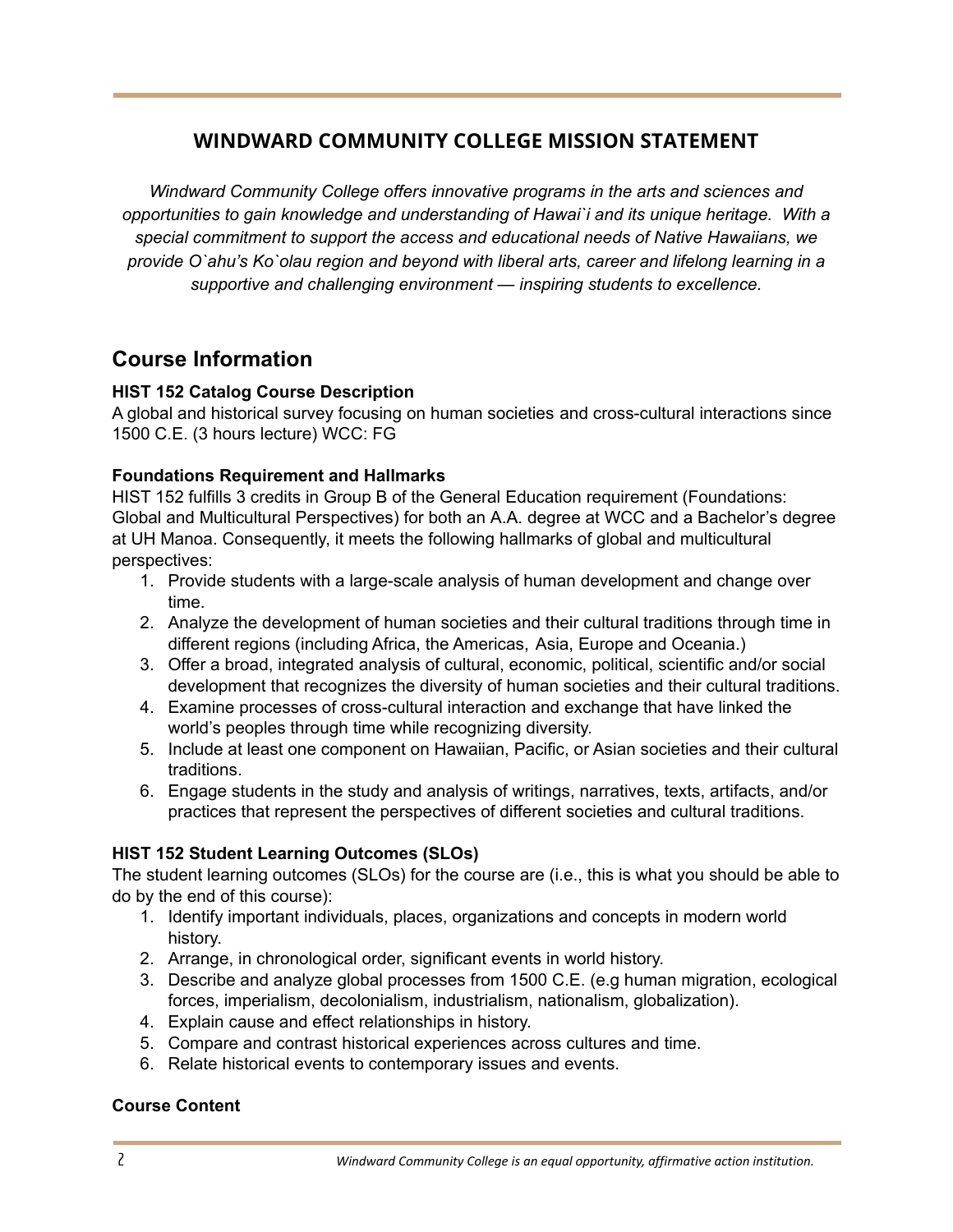Primary topics covered in this course include:

- The causes and consequences of globalism
- Cross-cultural interactions and conflict in modern world history
- The role of disease in modern world history
- The role of war and imperialism in modern world history
- The role of trade and industrialism in modern world history
- The causes and consequences of nationalism

#### **Course Communication**

Course communication takes place through Laulima. All course announcements will be posted using the Announcements tool in Laulima and sent to your Google@UH account. I will post Announcements at least twice a week, on Mondays and Thursdays. I will return grades for your quizzes, projects, and other assignments in 2-4 days from the due date. Other communication will be through the Google@UH account. If you have questions regarding:

- Laulima, please contact [help@hawaii.edu](mailto:help@hawaii.edu)
- This course in general, please contact [maliakon@hawaii.edu](mailto:maliakon@hawaii.edu)

# **Course Format and Pacing**

This course is an online, 6-week asynchronous course that is offered in a compressed time frame, which requires you to dedicate minimally 9 to 12 hours per week to course work. Please pay close attention to due dates as they may differ from week to week. Flipgrid posts are mostly due on Fridays by 11:55pm (HST). Flipgrid replies and other assignments (i.e., Reflective Writings, Quizzes, Projects) are mostly due on Sundays by 11:55pm (HST). During the last week of the term, due dates change since class ends on a Friday. Please note that the class schedule is strictly followed and this is not a self-paced course. The goal is that at the end of the course, which ends on a Friday, you will have completed all course requirements and assignments that will demonstrate your learning of the material and ability to meet the course SLOs so that you pass the course with a good grade!

# **Required Materials**

There are no required textbooks to purchase for this course. Readings and other resources are available for reviewing and downloading in the Laulima learning management system. Free resources found online are built into the **Weekly** lesson modules that you will engage and interact with in our Laulima class site. In order to succeed in completing your Celebrations of Learning, you need to complete the readings and other activities contained in the **Weekly** lesson modules.

# **Grades**

#### **Grading Breakdown**

- 5 Quizzes (150 points total; 50% of final grade)
- Hypothetical Twitter Feud Project (60 points total; 20% of final grade)
- 5 Flipgrid Posts and Replies (6 points each; 10% of final grade)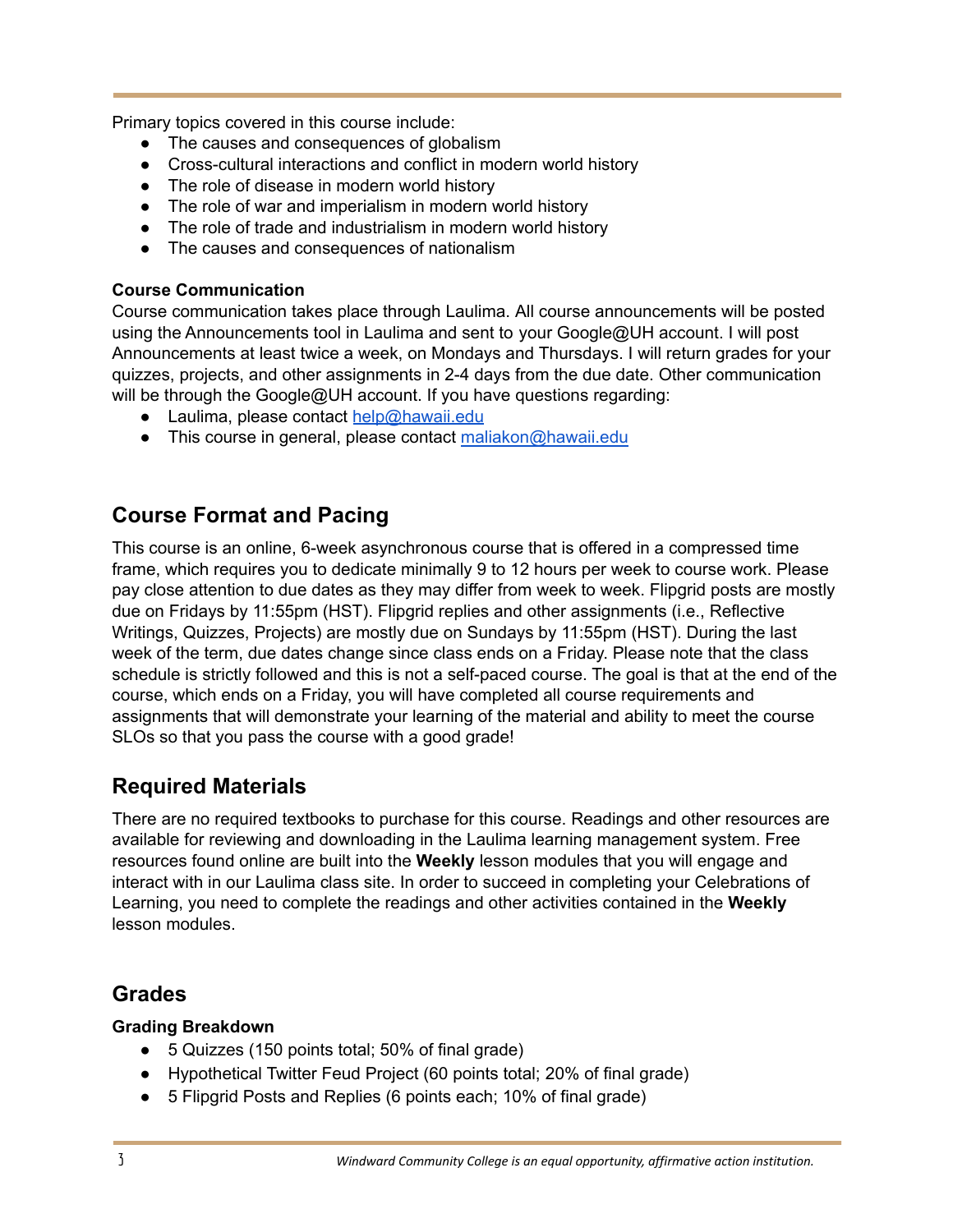- 5 Reflective Writings (6 points each; 10% of final grade)
- Review Activities (30 points total; 10% of final grade)

#### **Grading Point Scale**

To earn the following grade in this class, you will need to accumulate the following amount of points:

 $A = 270$  points and above

- $B = 240$  points and above
- C = 210 points and above
- $D = 180$  points and above
- $F = 179$  points and below

## **Late Work Policy**

Due to the accelerated nature of this course, late Flipgrid Posts and Replies and Reflective Writing assignments are not accepted. For the project and quizzes, you have a 24-hour grace period in which to submit your project and quizzes. No project or quizzes will be accepted beyond this 24-hour grace period. If you have extenuating circumstances that are affecting your ability to succeed in this course, please contact me ASAP so that we can discuss your situation. If a valid emergency occurs and you are unable to complete an assignment, please contact me ASAP to discuss. If you find that you are typically unable to complete the assigned work by the due date, you should drop the course and take the course during the regular sixteen-week semester.

## **Withdrawals, Incompletes, and the "N" grade**

- If you find that you are unable to complete the assigned work by the due date, you should withdraw from this course. The last date to withdraw from this course is **Wednesday, 6/16/2021**.
- If an extenuating circumstance occurs and you are unable to finish the course, you need to contact me before the last day of the course so that we can discuss receiving an incomplete for the course.
- The "N" grade is only given in circumstances in which the student has worked conscientiously, attended regularly, finished all work, fulfilled course responsibilities, and has made measurable progress. However, either the student has not achieved the minimal student learning outcomes and is not prepared to succeed at the next level, or the student has made consistent progress in class but is unable to complete the class due to extenuating circumstances, such as major health, personal, or family emergencies. The "N" grade is **not** given in circumstances in which you have not made consistent progress in the class and/or attended class regularly.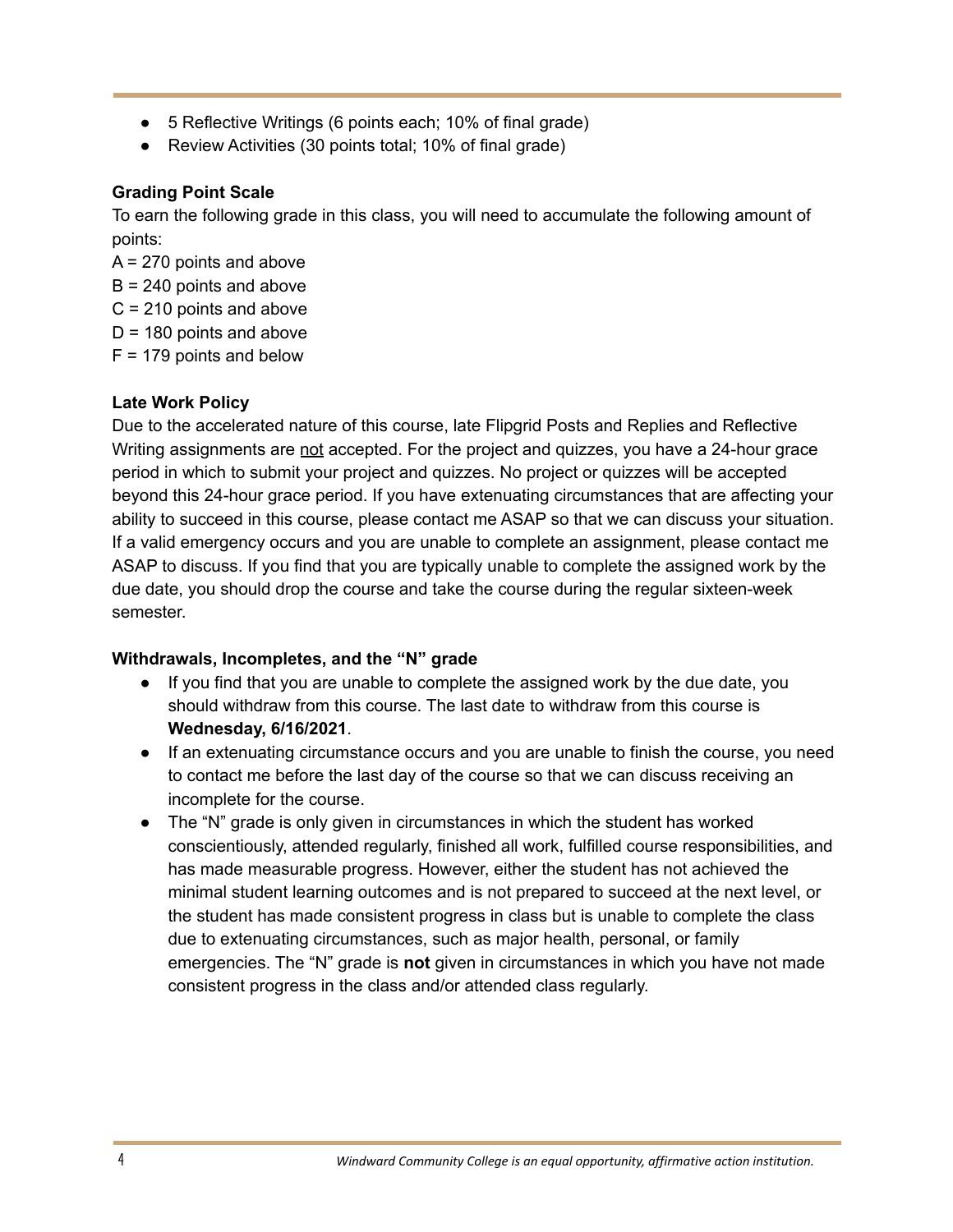# **Assignment Descriptions**

- 1. **Quizzes:** Each week, you will take one quiz in our Laulima course site based mostly\* on what you learn in the **Weekly** lesson module for that week (\*note that some quizzes may have questions that ask you to draw upon what you learned in previous weeks' lesson modules). Quizzes are timed and will only be open from Thursday through Sunday of each week. Quizzes are found and accessed in the **Weekly** lesson module under the **Assignments** section. Or, you can also access Quizzes in the "Quizzes" tab in the left menu bar. There are a total of five quizzes that you will have taken by the end of the course. Quizzes will consist of multiple choice (will need to select all correct answers) and true/false+rationale questions, and may also include written answer questions such as assessment questions, application questions, relevancy questions, and hypothetical questions that may require lengthy written responses. While you complete the quiz, you may access the Weekly lesson module to help you with the quiz as the quizzes do emphasize resourcefulness. However, you also need to be mindful of your time as all quizzes will be timed, and the length of time provided for each quiz will depend on the length of the quiz. Some quizzes will contain more questions than others, and how many points each quiz is worth will vary depending on question type and length. Collectively, the quizzes will be 50% of your final grade.
- 2. **Hypothetical Twitter Feud Project:** Pretending that Twitter existed prior to its establishment in 2006, you will create a fictional Twitter Feud between two historical rulers from Modern World History (1350 CE to 1989 CE only; rulers chosen must no longer be alive) in Google Slides. By doing so, you will demonstrate your ability to identify and empathize with individuals who lived long ago while also explaining cause & effect relationships in history (namely those relationships dealing with cross-cultural exchanges and the rise and fall of societies and how well your chosen individuals governed their respective societies and dealt with both internal and external pressures), and comparing & contrasting historical experiences across cultures & time. This project is worth up to 60 points total. For specific requirements, see the guidelines in the "Project Guidelines" tab in Laulima or select this Project Guidelines for [Hypothetical](https://docs.google.com/document/d/1E8XOJcbkpu9keziniUkfO2w3hkUspo_6Scx7yumnt6U/edit?usp=sharing) Twitter Feud [Project](https://docs.google.com/document/d/1E8XOJcbkpu9keziniUkfO2w3hkUspo_6Scx7yumnt6U/edit?usp=sharing) link. **This project is due on Friday, 7/2 by 11:55pm (HST).**
- 3. **5 Flipgrid Posts and Replies:** These activities help you to share with your classmates what you have learned regarding specific topics. Each Flipgrid post is worth up to 3 points total and the required reply is worth up to 3 points total. This assignment is completed in Flipgrid which is linked in the **Weekly** lesson modules under the **Assignments** section. When creating your video posts and replies, be sure to always be **mindful** that you are **respectful** of what your classmates have to say. Negative comments will NOT be tolerated. Please note that one of WCC's core values is *Ho'ihi* (Respect). This includes cultural awareness & aloha, student voice, 'ohana-style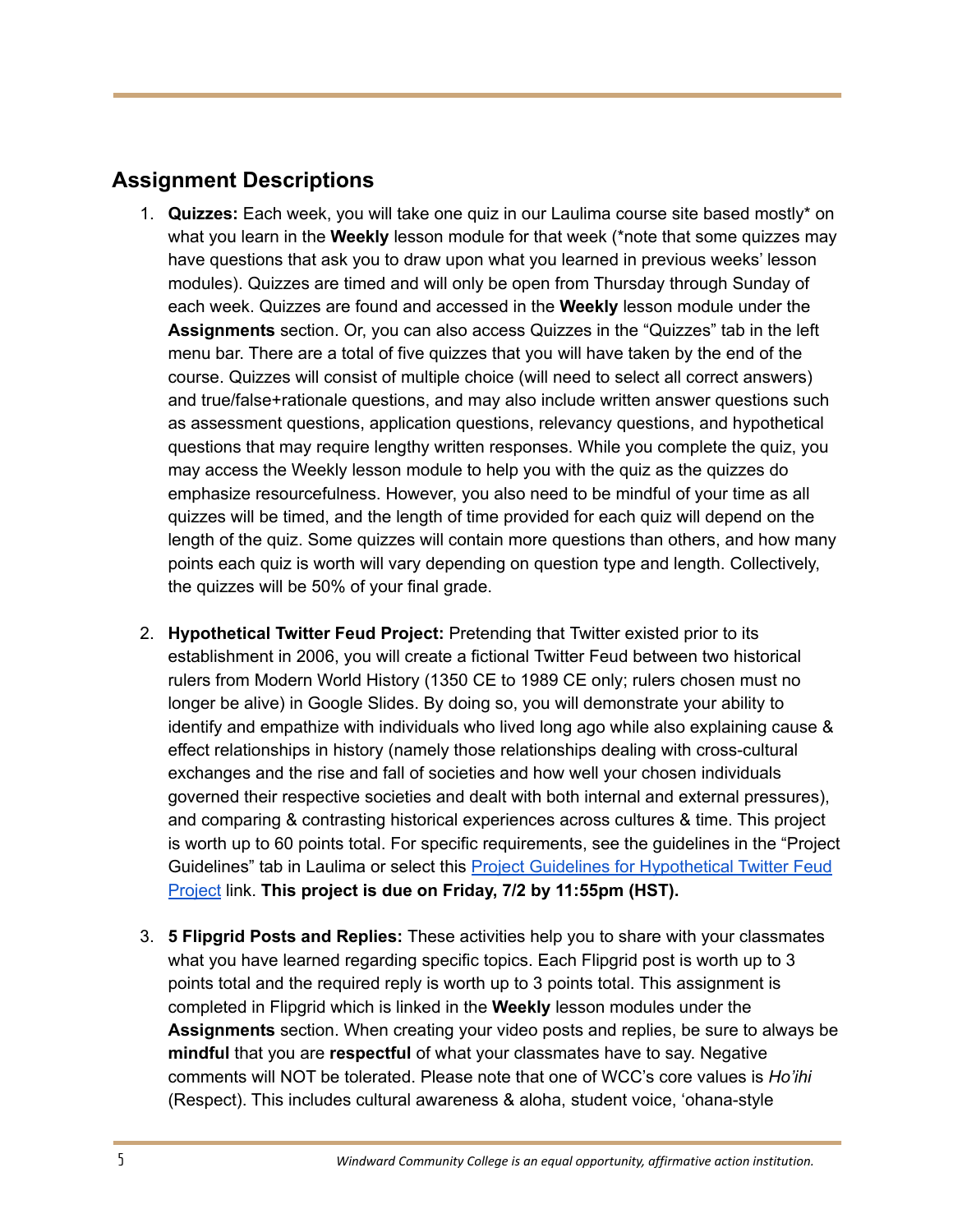inclusiveness, and LGBTI Safe Zones. Discussion forums will NOT be used to discriminate against or put down your fellow students or other cultures and religions. If you conduct yourself in a way that disparages others, then you are in direct violation of the Student Code of Conduct and you will be dealt with appropriately (which means removal of your video from Flipgrid and could mean removal from class). Although you may disagree with what I or your fellow classmates have to say, I expect you to always be **respectful** in your disagreement.

- 4. **5 Reflective Writings:** These are written assignments that ask you to reflect upon specified topics and questions. They help you use what you've learned by applying your learning in specific ways. Some reflective writing assignments may help to prepare you for the projects. Each reflective writing assignment is worth up to 6 points total. These assignments are found and accessed in the **Weekly** lesson module under the **Assignments** section.
- 5. **Review Activities:** Kahoot! Games, Hypothetical Scenario Polls and other polls, multiple choice questions, and short answer questions help to engage and apply what you're learning. These are found in the **Weekly** lesson modules and are collectively worth 10% of your grade. As long as you participate in these review activities, you receive full credit! Note that Kahoot! Games will only be open from Wednesday through Sunday for the week in which assigned for.

# **Course Technology**

As you know, this course is delivered in Laulima as a Learning Management system [\(Laulima](https://confluence.sakaiproject.org/display/2ACC/Accessibility+Working+Group) (Sakai) [Accessibility\)](https://confluence.sakaiproject.org/display/2ACC/Accessibility+Working+Group).

Please also be aware that Laulima:

- will be unavailable on a daily basis from 3:00am-4:00am HST for server backup and maintenance.
- automatically logs you out *if it does not detect activity for two hours*. A warning message will appear notifying you of the lack of activity. Activity is defined as clicking a button in Laulima such as "Save Draft" or "Next" (in a test), clicking on a course tab, or taking an action that sends information to the server.

Other technological tools are used in this course. Remember to review privacy/security policies before using technologies for online learning. Contact me if you would like to discuss the use of alternate options or technologies:

- [Google](https://www.google.com/docs/about/) Docs is used to deliver some course content and assignments. [\(Google](https://services.google.com/fh/files/misc/google_docs_vpat.pdf) Docs [Accessibility](https://services.google.com/fh/files/misc/google_docs_vpat.pdf) Statement, Google [Privacy](https://policies.google.com/privacy?hl=en-US) Policy)
- [Google](https://www.google.com/slides/about/) Slides is used to deliver some course content and for some assignments. (Google Slides [Accessibility](https://www.google.com/slides/about/accessibility/) Statement, Google [Privacy](https://policies.google.com/privacy?hl=en-US) Policy)
- [Google](https://www.google.com/drive/) Drive is used to deliver some course content. (Google Drive [Accessibility](https://services.google.com/fh/files/misc/google_drive_vpat.pdf) [Statement](https://services.google.com/fh/files/misc/google_drive_vpat.pdf), Google [Privacy](https://policies.google.com/privacy?hl=en-US) Policy)
- [Kahoot!](https://kahoot.com/) is used for review activities [\(Accessibility](https://kahoot.com/accessibility-policy/) Statement, [Privacy](https://kahoot.com/privacy-policy/) Policy)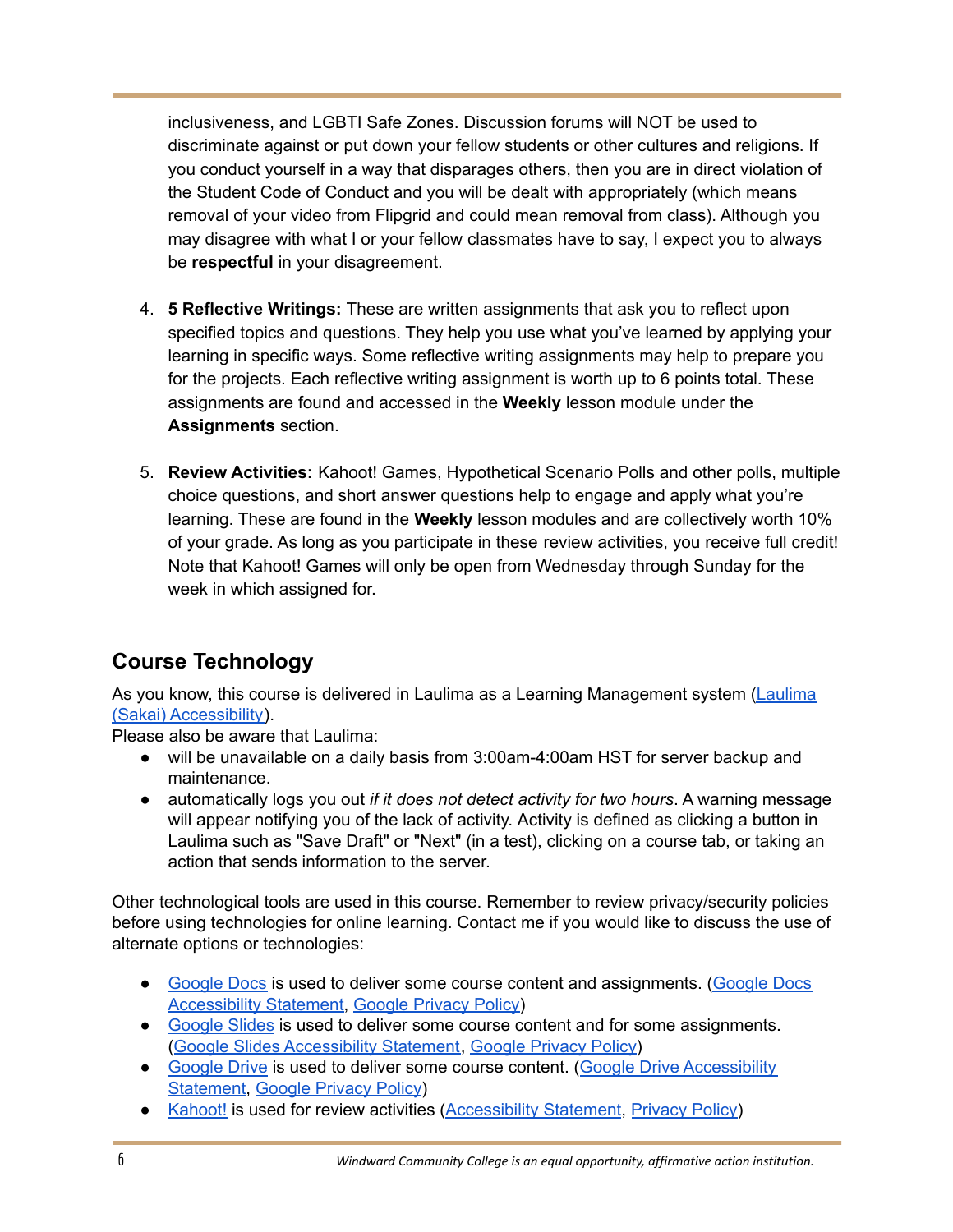- [Flipgrid](https://info.flipgrid.com/) is used for Discussion Forum activities (Flipgrid [Accessibility](https://help.flipgrid.com/hc/en-us/articles/115004848574-Flipgrid-and-Accessibility) Statement, [Flipgrid](https://legal.flipgrid.com/privacy.html) [Privacy](https://legal.flipgrid.com/privacy.html) Policy)
- [YouTube](https://www.youtube.com/) is used to deliver some course content ([Accessibility](https://support.google.com/youtube/answer/189278?hl=en) Statement, [Privacy](https://policies.google.com/privacy?hl=en-US) Policy)

# **Required Hardware and Software**

It is recommended that you:

- Use a more recent model desktop or laptop (2014 or later model), either Windows or Mac.
- Have access to reliable high-speed (Cable or DSL) Internet connection
- The preferred browser for this program and Laulima in general is Firefox. Depending on your browser settings, files may automatically download to your Downloads folder or open in a new window or tab. Install a recent version of Firefox [Browser\(](https://www.mozilla.org/en-US/firefox/new/?xv=priv-dmt&v=1)[Firefox](https://support.mozilla.org/en-US/kb/accessibility-features-firefox-make-firefox-and-we) [Accessibility](https://support.mozilla.org/en-US/kb/accessibility-features-firefox-make-firefox-and-we) Statement) (Firefox [Privacy](https://www.mozilla.org/en-US/privacy/firefox/) Policy) if you haven't done so.
- Have Adobe [\(Acrobat\)](https://get.adobe.com/reader/) Reader(Adobe Acrobat Reader [Accessibility](https://www.adobe.com/accessibility/products/reader.html) Statement) ([Adobe](https://www.adobe.com/privacy/policy.html) [Privacy](https://www.adobe.com/privacy/policy.html) Policy) installed to your desktop or laptop. Download is free.
- Make sure you have Google [Consumer](https://www.hawaii.edu/google/extra/) Apps enabled. This allows you to access various Google Apps through your Google@UH account such as YouTube.

# **Minimum Technical Skill Requirements**

In this course you would be required to utilize the Laulima learning management system to navigate and access course content. You will need to be proficient with basic computer skills such as word processing, navigating Internet browsers, downloading/uploading files, etc.

# **Technical Support**

- UH ITS [Computer](https://www.hawaii.edu/its/help-desk/) Help Desk email [help@hawaii.edu](mailto:help@hawaii.edu) or call 956-8883 (or toll free at 1-800- 558-2669 from the neighbor islands)
- Laulima [Assistance](https://www.hawaii.edu/simp/laulima-feedback.php) Form Click on the Request Assistance link at the bottom of any Laulima Page to fill out and submit a question and get your answer via email.
- [Laulima](http://www.hawaii.edu/talent/laulima_students.htm) Student Support
- [Information](https://www.hawaii.edu/infosec/students/) Security for Students

# **Academic Support**

#### **University of Hawaii Community Colleges (UHCC)**

● **Online Tutoring Service**: UHCC has contracted Tutor.com, an online tutoring service available 24/7 to provide additional academic support for UHCC students. For FAQs and how to access [Tutor.com](https://www.hawaii.edu/tutor/), review the UHCC Students Tutor.com page.

#### **Windward Community College**

- **●** Windward [Community](http://library.wcc.hawaii.edu/home) College Library
- **●** eBooks [Collection](http://library.wcc.hawaii.edu/home/books)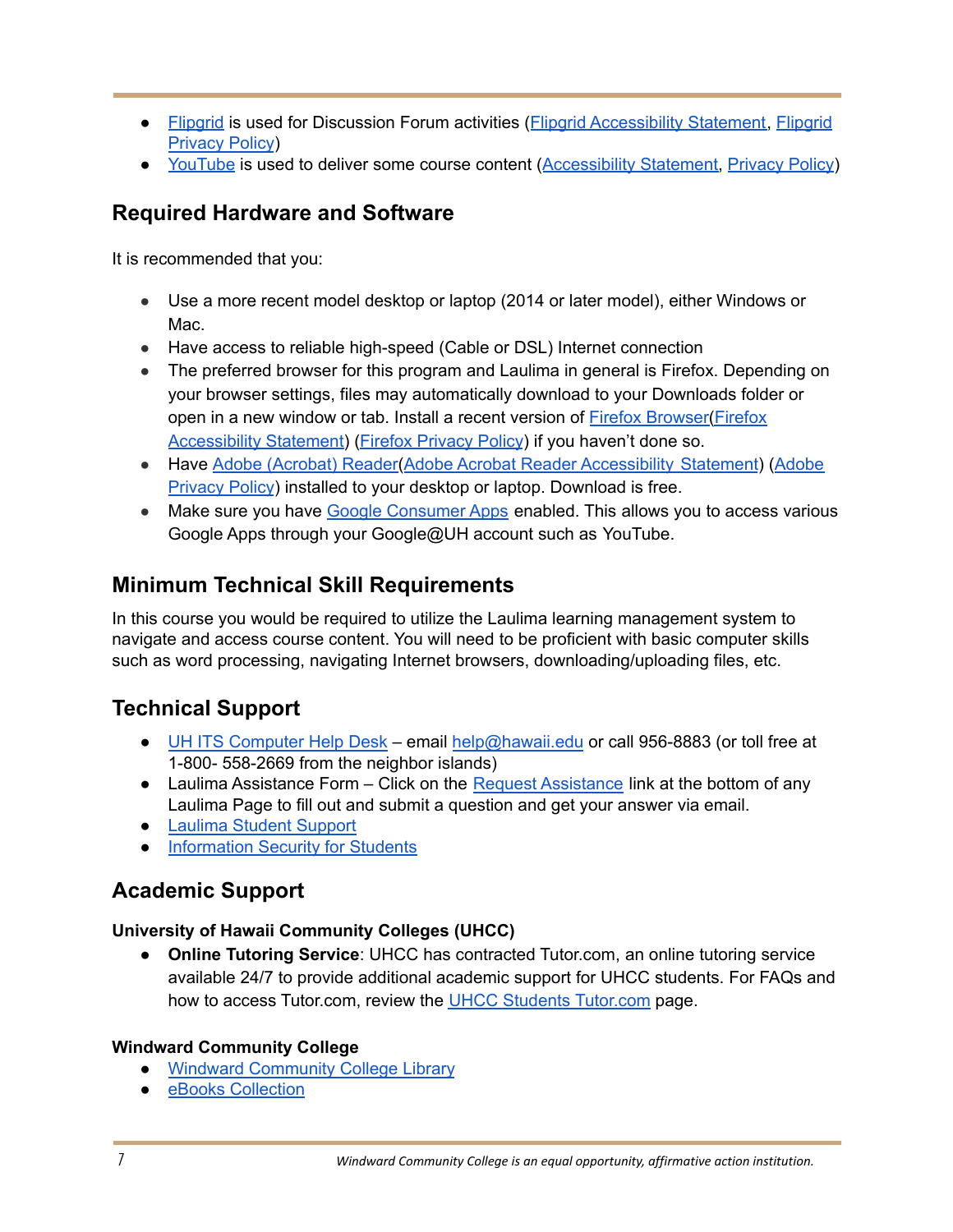- **●** [Writing](https://windward.hawaii.edu/services-for-students/tutoring/ka-piko/writing-center/) Center
- [Speech](https://windward.hawaii.edu/services-for-students/tutoring/ka-piko/speech-lab/) Lab
- **●** [Math](https://windward.hawaii.edu/services-for-students/tutoring/ka-piko/math-lab/) Lab
- **●** Evening and Online Learning at Windward [Community](https://windward.hawaii.edu/programs-of-study/evening-online-education/) College

# **Course Calendar**

## *Week 1, Monday, 5/24 - Sunday, 5/30: Disease, Trade, & Conflict in the Early Modern World, Part I*

Topics:

- The Transformation of Europe
- The Voyages of Exploration
- Cross-Cultural Conflict & Exchange in the Americas
- Cross-Cultural Conflict & Exchange in Oceania

Assignments:

- Flipgrid #1 Post and Reply (due Friday, 5/28 for Post and Sunday, 5/30 for Reply)
- Reflective Writing #1 (due Sunday, 5/30)
- Quiz #1 (due Sunday, 5/30)

## *Week 2, Monday, 5/31 - Sunday, 6/6: Disease, Trade, & Conflict in the Early Modern World, Part II*

Topics:

- Cross-Cultural Trade & Conflict in Africa
- Cross-Cultural Trade & Conflict in East Asia
- Cross-Cultural Trade & Conflict in the Islamic Empires

Assignments:

- Flipgrid #2 Post and Reply (due Friday, 6/4 for Post and Sunday, 6/6 for Reply)
- Reflective Writing #2 (due Sunday, 6/6)
- Quiz #2 (due Sunday, 6/6)

# *Week 3, Monday, 6/7 - Sunday, 6/13: Technology, Nationalism, & War in the Modern World, Part I*

Topics:

- The Age of Political Revolutions
- The Industrial Revolution
- An Age of Ideologies
- The Manifest Destiny of the United States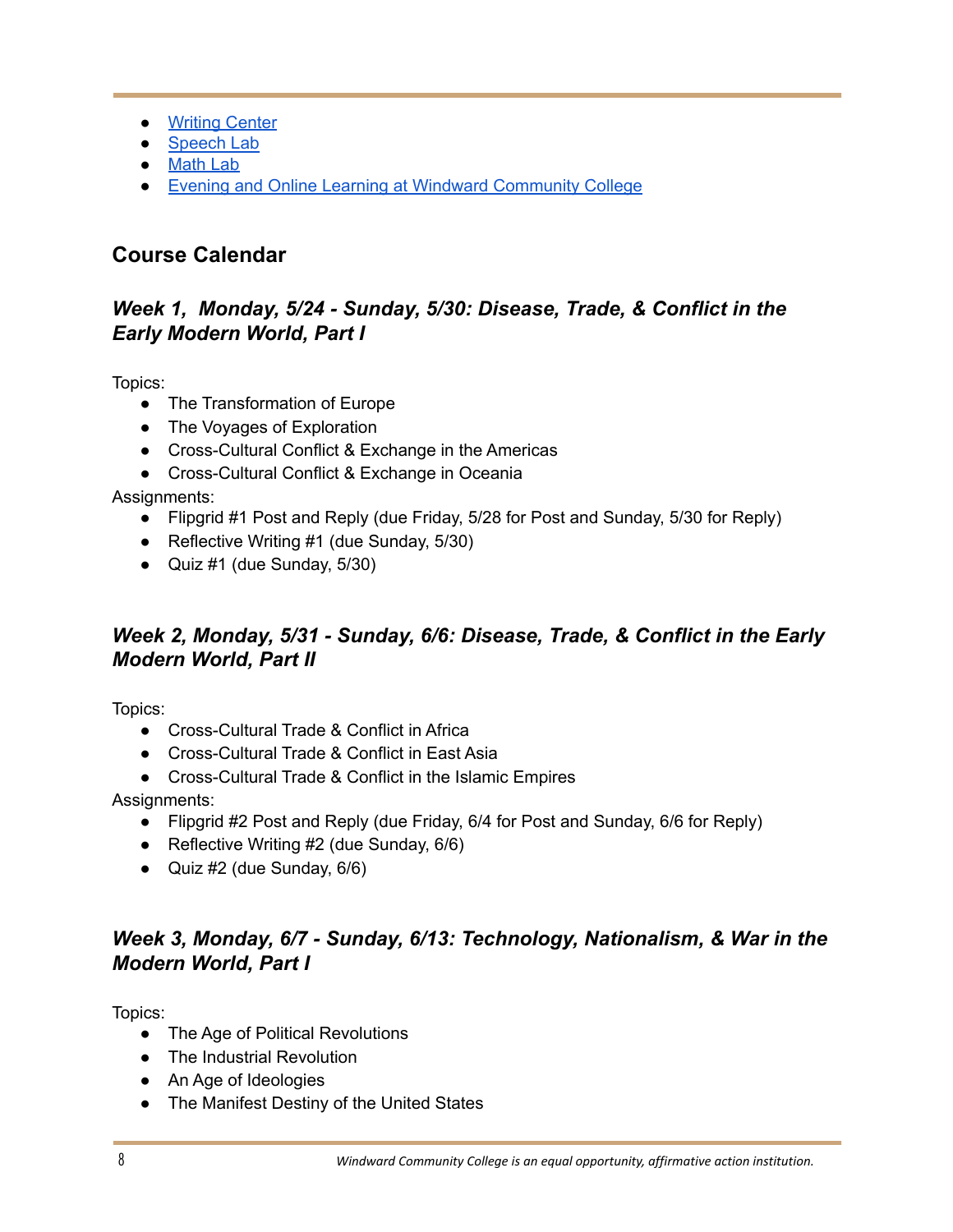Assignments:

- Flipgrid #3 Post and Reply (due Friday, 6/11 for Post and Sunday, 6/13 for Reply)
- Reflective Writing  $#3$  (due Sunday,  $6/13$ )
- Quiz  $#3$  (due Sunday,  $6/13$ )

## *Week 4, Monday, 6/14 - Sunday, 6/20: Technology, Nationalism, & War in the Modern World, Part II*

Topics:

- Modern Imperialism The Building of Global Empires
- Societies @ Crossroads Transform or Collapse
- The Great War The War to End All Wars
- Global Pandemic The Flu of 1918

Assignments:

- Flipgrid #4 Post and Reply (due Friday 6/18 for Post and Sunday, 6/20 for Reply)
- Reflective Writing #4 (due Sunday, 6/20)
- Quiz  $#4$  (due Sunday,  $6/20$ )

## *Week 5, Monday, 6/21 - Sunday, 6/27: Technology, Nationalism, & War in the Modern World, Part III*

Topics:

- The Age of Anxiety
- World War II A World Under Fire
- The Cold War & Decolonization
- Our Global World

Assignments:

- Flipgrid #5 Post and Reply (due Friday, 6/25 for Post and Sunday, 6/27 for Reply)
- Reflective Writing  $#5$  (due Sunday,  $6/27$ )
- Quiz #5 (due Sunday, 6/27)

# *Week 6, Monday, 6/28 - Friday, 7/2: Capstone Week*

Assignments:

● Hypothetical Twitter Feud Project (due Friday, 7/2)

# **Course Policies and Resources**

● Welcome to the wonderful world of Modern World History where we will make the past come to life! I believe that if you can have fun while learning about history, you will have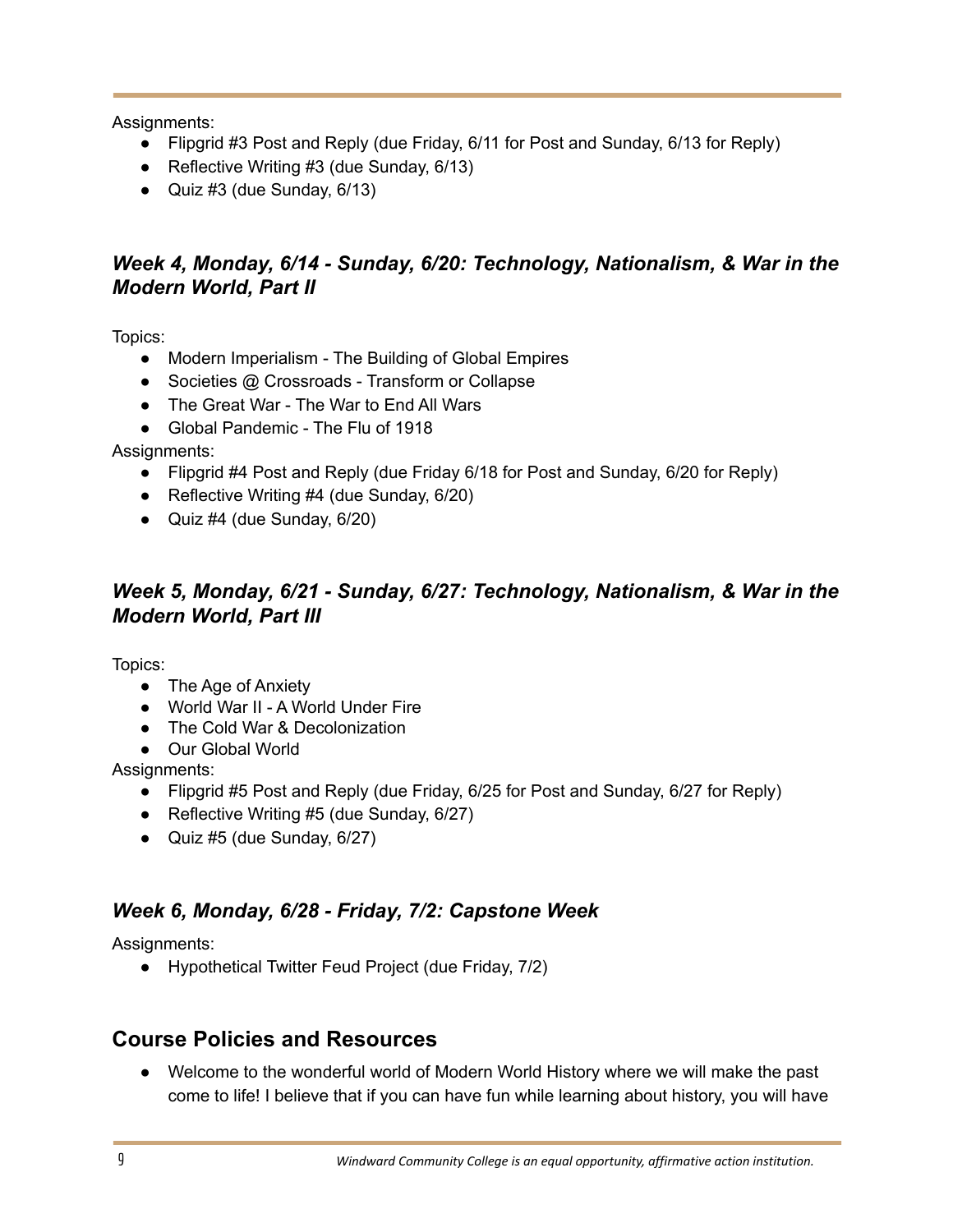a much easier time engaging with the course materials, activities, and assignments. Your course materials, which includes primary and secondary source readings and videos, will teach you about key topics and course activities will help you practice what you've learned so that you are prepared to take the quizzes and complete the projects. This course was constructed using backward-design. The fundamental principle of backward design is determining what you should know how to do by the end of the course, and then constructing the course around what it is that you should learn in order to know how to do this. From this point onward, the course becomes assignment-centered in which the focus of the course will be on you, the student, learning what you need to learn in order to do well on the quizzes and projects.

- The time commitment for this course is substantial. Each week the time commitment is minimally 9 - 12 hours for completing the **Weekly** lesson modules, and substantially more when there is a project due.
- The **Weekly** lesson modules in Laulima contain all your course materials and activities (either housed internally in Laulima or linked to an external site). Most assignments are completed in Laulima and are linked in the **Weekly** lesson modules. Your Twitter Feud Project is completed in Google Slides and shared with me via email (see project guidelines for specific information).
- It is very easy to fall behind in this class and very hard to catch back up. Please don't let this happen to you! If you think you will be unable to keep up with the **Weekly** course materials, activities, and assignments each week, please drop the class.
- In general, I will grade & input your grades for assignments into Laulima's Gradebook by 2-4 days after the due date.
- Always remember that communication is one of the keys to success in this class so please let me know if you have extenuating circumstances that are preventing you from participating fully in this class so that we can create a plan of action.

# **University Policies and Procedures**

The University of Hawai'i is an equal opportunity/affirmative action institution. It is committed to a policy of nondiscrimination on the basis of race, sex, victims of domestic or sexual violence, gender identity and expression, age, religion, color, national origin, ancestry, citizenship, disability, genetic information, marital status, breastfeeding, income assignment for child support, arrest and court record (except as permissible under State law), sexual orientation, national guard absence, or status as a covered veteran. For additional details, visit the [UH](https://www.hawaii.edu/policy/) [Systemwide](https://www.hawaii.edu/policy/) Policies and Procedures Information System (PPIS) site.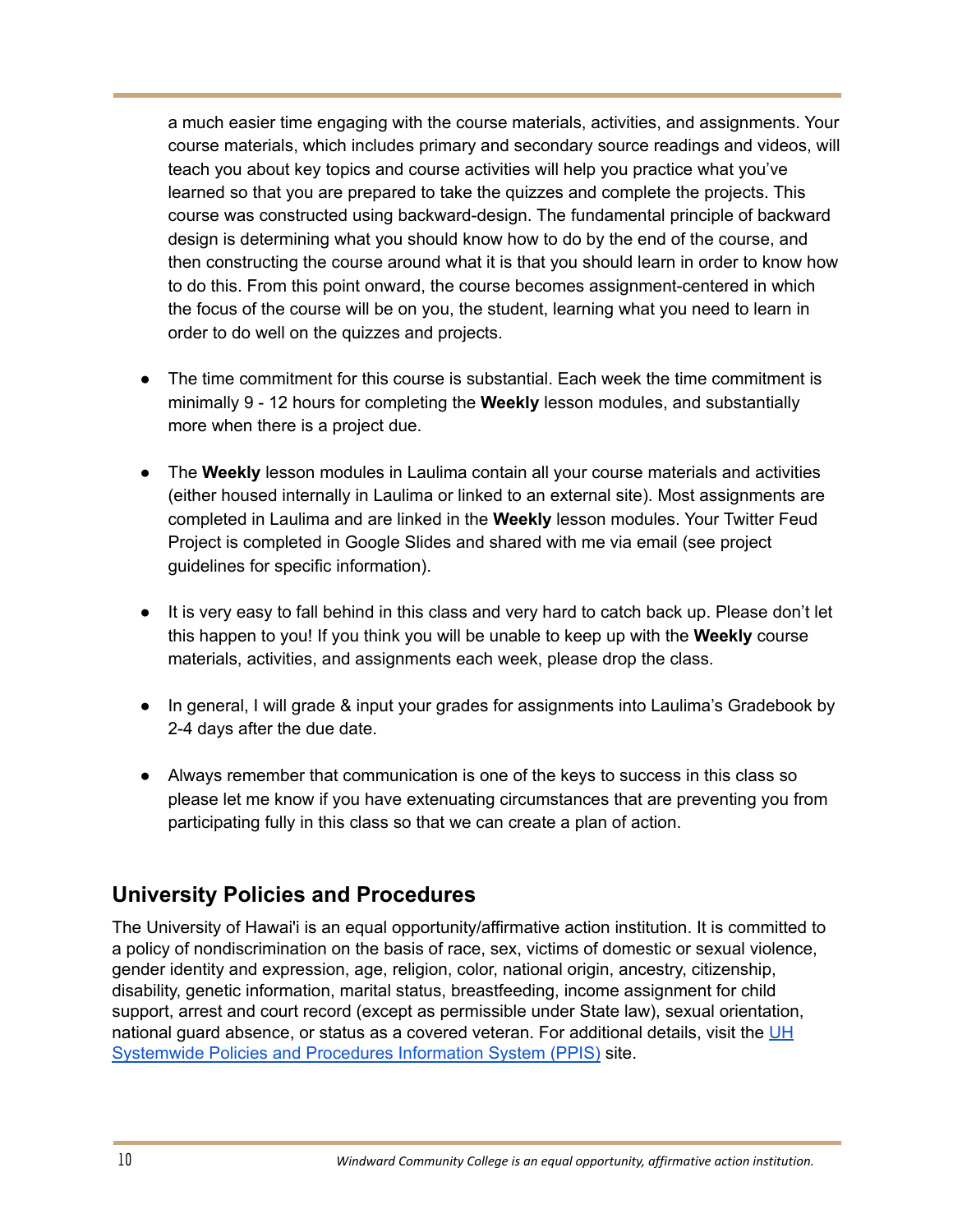# *Student Conduct*

Review the UH [Systemwide](https://www.hawaii.edu/policy/index.php?action=viewPolicy&policySection=ep&policyChapter=7&policyNumber=208&menuView=closed) Student Conduct Code for more information. Review the [Online](https://docs.google.com/document/d/1ny9HksxP-t2D3tdWck-Ftx8XD8lmhMaqMWgxY7aAUkQ/edit?usp=sharing) [Netiquette](https://docs.google.com/document/d/1ny9HksxP-t2D3tdWck-Ftx8XD8lmhMaqMWgxY7aAUkQ/edit?usp=sharing) and Privacy Tips to prepare yourself when interacting online.

## *Academic Honesty*

Acts of dishonesty, including but not limited to the following:

● Cheating, plagiarism, or other forms of academic dishonesty.

Cheating is an act of academic dishonesty and includes, but is not limited to:

- 1. use of any unauthorized assistance in taking quizzes, tests, or examinations;
- 2. use of sources beyond those authorized by the instructor in writing papers, preparing reports, solving problems, or carrying out other assignments;
- 3. the acquisition, without permission, of tests or other academic material belonging to a member of the UH faculty, staff or student body; and
- 4. engaging in any behavior specifically prohibited by a faculty member in the course syllabus or class discussion.

Plagiarism is also an act of academic dishonesty and includes, but is not limited to:

- the use, by paraphrase or direct quotation, of the published or unpublished work of another person without full and clear acknowledgement.
- It also includes the unacknowledged use of materials prepared by another person or agency engaged in the selling of term papers or other academic materials.

Furnishing false information to any UH official, faculty member, or office.

Forgery, alteration, or misuse of any UH document, record, or form of identification.

Work submitted by a student must be the student's own work. The work of others should be explicitly marked, such as through use of quotes or summarizing with reference to the original author. In this class, students who commit academic dishonesty, cheating or plagiarism will have the following consequence(s):

- Students will receive a failing grade for plagiarized assignments.
- All cases of academic dishonesty are referred to the Vice Chancellor for Student Affairs.

## *Disabilities Accommodations*

The University of Hawai'i is committed to a barrier-free campus and provides accommodations to ensure students with disabilities equal access to education. We agree to make academic adjustments to ensure non-discrimination of students with disabilities. This commitment is in accordance with applicable state and federal laws, including the Americans with Disabilities Act, and Sections 504 and 508 of the Rehabilitation Act.

Under the Americans with Disabilities Act (Title II) and the Rehabilitation act of 1973-section 504 and 508, individuals with disabilities have protections against discrimination and are assured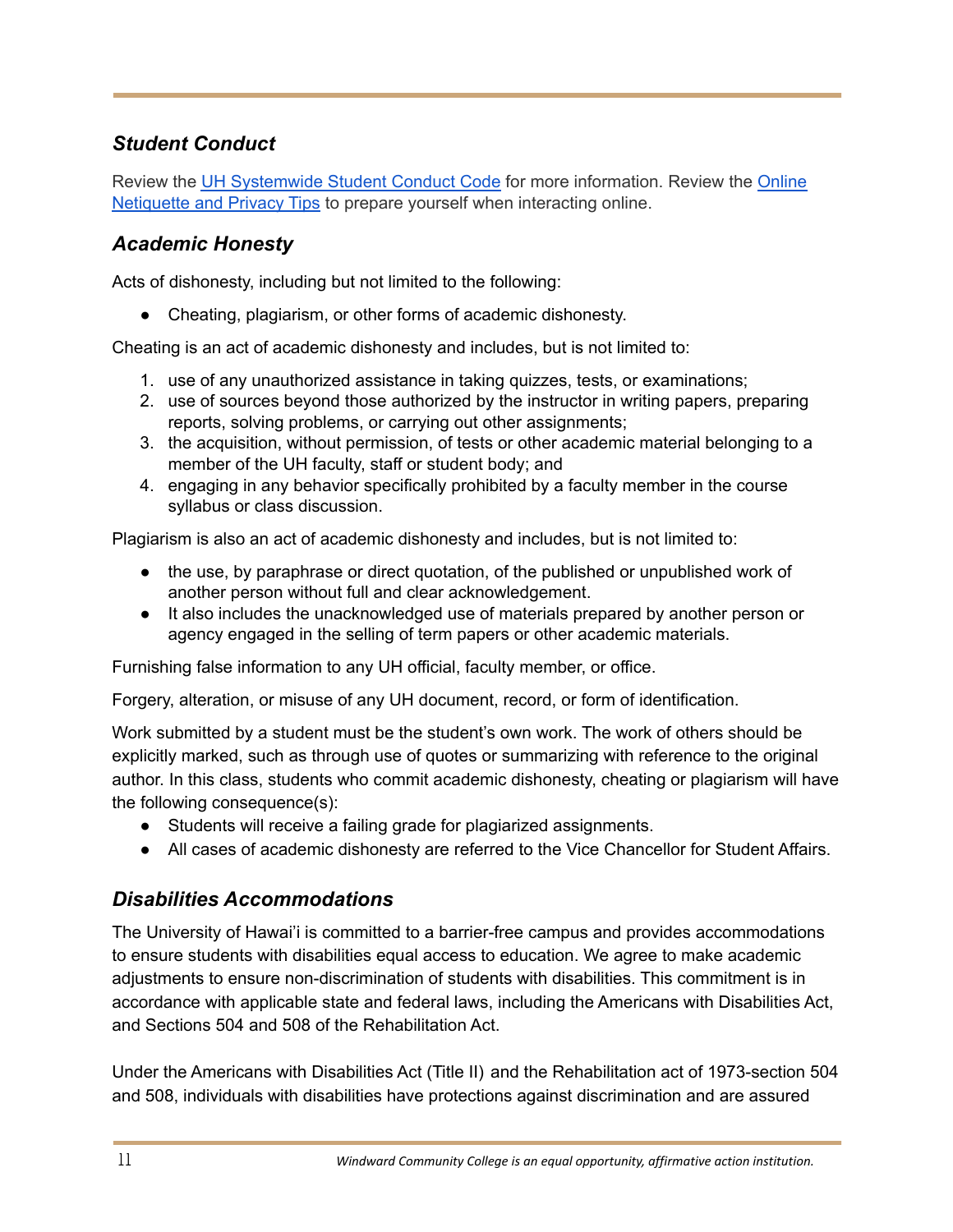access to programs, services and activities. For more information see "Americans with Disabilities Act" and "Rehabilitation Act of 1973 – Section 504 or Section 508".

You must self-identify to the appropriate Disability Services Office and complete the intake process before receiving reasonable accommodations. To ensure the prompt and effective provision of accommodations, students should contact the Disability Services Office as early as possible. Find your disability services office contact for your home campus.

If you have a physical, sensory, health, cognitive, or mental health disability that could limit your ability to fully participate in this class, you are encouraged to contact the Accessibility Counselor to discuss reasonable accommodations that will help you succeed in this class. Roy Inouye can be reached at (808) 235-7448, royinouy@hawaii.edu, or you may stop by Hale Kāko'o 106 for more information.

# *Sex Discrimination and Gender-Based Violence Resources (Title IX)*

Windward Community College is committed to providing a learning, working, and living environment that promotes personal integrity, civility, and mutual respect and is free of all forms of sex discrimination and gender-based violence, including sexual assault, sexual harassment, gender-based harassment, domestic violence, dating violence, and stalking.

If you or someone you know is experiencing any of these, WCC has staff and resources to support and assist you. To report an incident of sex discrimination or gender-based violence, as well as receive information and support, please contact one of the following:

Kaahu Alo, Student Life Counselor & Designated Confidential\* Advocate for Students Phone: (808) 235-7354 Email: [kaahualo@hawaii.edu](mailto:kaahualo@hawaii.edu) Office: Hale ʻĀkoakoa 232 \*confidentiality is limited

Desrae Kahale, Mental Health Counselor & Confidential Resource Phone: (808) 235-7393 Email: [dkahale3@hawaii.edu](mailto:dkahale3@hawaii.edu) Office: Hale Kāko'o 101

Karla K. Silva-Park, Title IX Coordinator Phone: (808) 235-7468 Email: [karlas@hawaii.edu](mailto:karlas@hawaii.edu) Office: Hale ʻĀkoakoa 220

As a member of the University faculty, I am required to immediately report any incident of sex discrimination or gender-based violence to the campus Title IX Coordinator. Although the Title IX